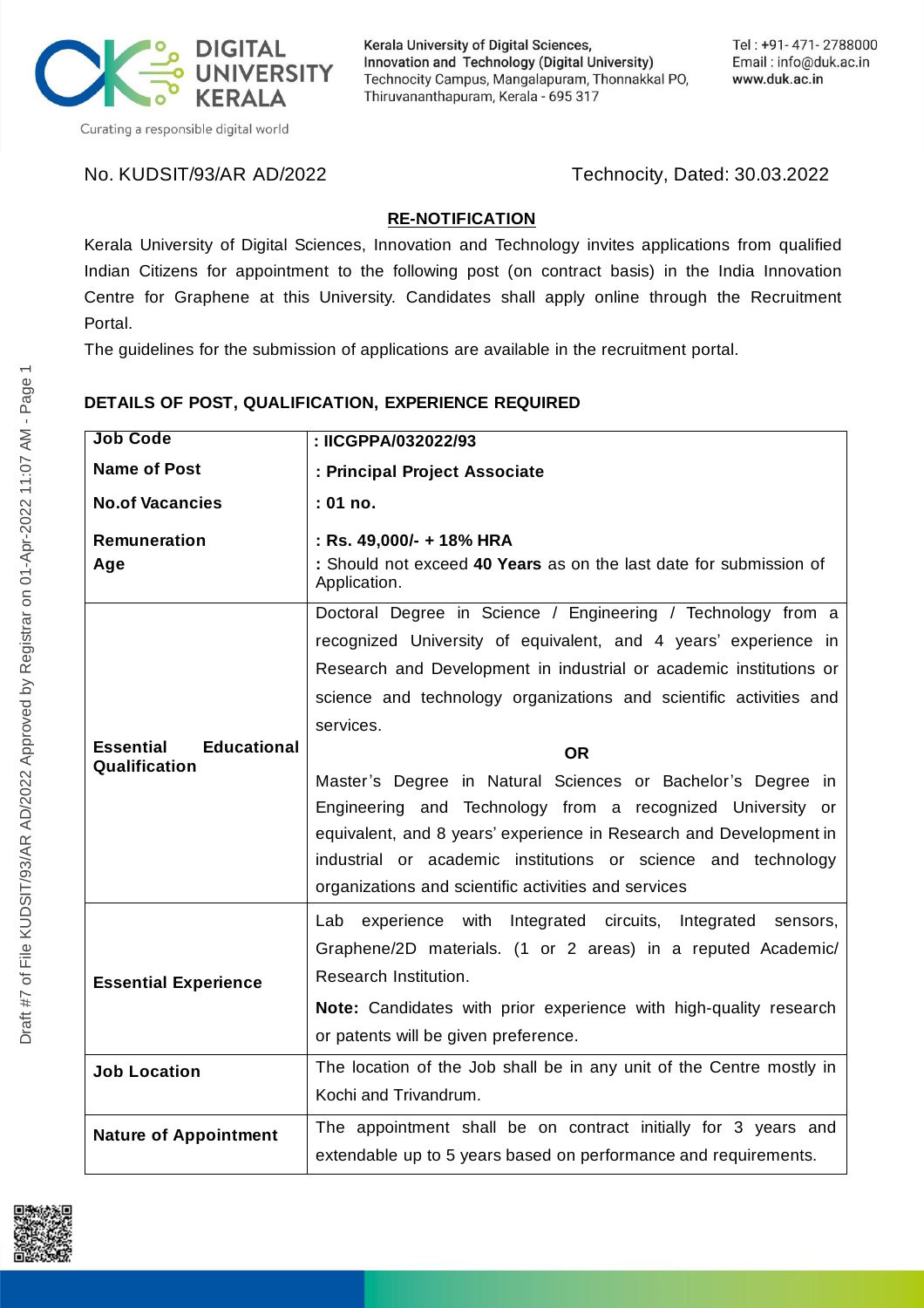## Age Relaxation for submission of application:

I. 5 years for candidates belonging to SC/ ST and 3 years for OBC candidates

### **Mode of Selection:**

I. The selection will be based on an interview.

# General Instructions:

- I. Scanned copy of the documents to prove age, qualifications, experience, etc. should be uploaded along with online application and originals to be produced as and when called for. Applications without attaching the above documents shall be summarilyrejected. No further chance will be given for submitting the same.
- II. Candidates, who are in the service of the Government of India or any of the State Governments, etc. while applying, should obtain a No Objection Certificate from their Head of Office or Department and keep it with them. If candidates fail to produce the No Objection Certificate as and when called for, his/her candidature will stand cancelled.
- III. Candidates should ensure that the particulars furnished by him/her are correct in all respects. Anything not specifically claimed in the application against the appropriate field <u>will not be considered at a laterstage. No deviation whatsoeverfromthe filled in  $\,$  data will be</u> entertained. In case it is detected at any stage of the recruitment that a candidate does not fulfil the eligibility norms and /or that he/she furnished any incorrect/false information or has suppressed any material fact, his/her candidature will stand cancelled. If suppression of material facts or furnishing of any incorrect/false information is detected even after appointment, his/her service is liable to be terminated
- IV. The applicants who have already submitted application to this post in response to the notification dated 31.01.2022 needn't apply again. Their applications already submitted will be considered for shortlisting
- V. In case any discrepancy / ambiguity in the process of selection, the decision of the University shall be final and binding.
- VI. **Consequent up on adoption of self- certification provisions, the University shall process the applications entirely on the basis of the information / documents provided with the application. The appointment will be provisional and subject to physicalverification ofthedocuments.**
- VII. Canvassing in any form will entail the cancellation of candidature.

# **How to Apply:**

- i. Applications shall be submitted online latest on 14.04.2022 The application form is available at https://www.duk.ac.in/careers.
- ii. The application fee will be Rs. 200 /- for all the posts (Fee will be exempted for SC/ST/Differently-abled Candidate). The mode of payment is available in the recruitment portal.